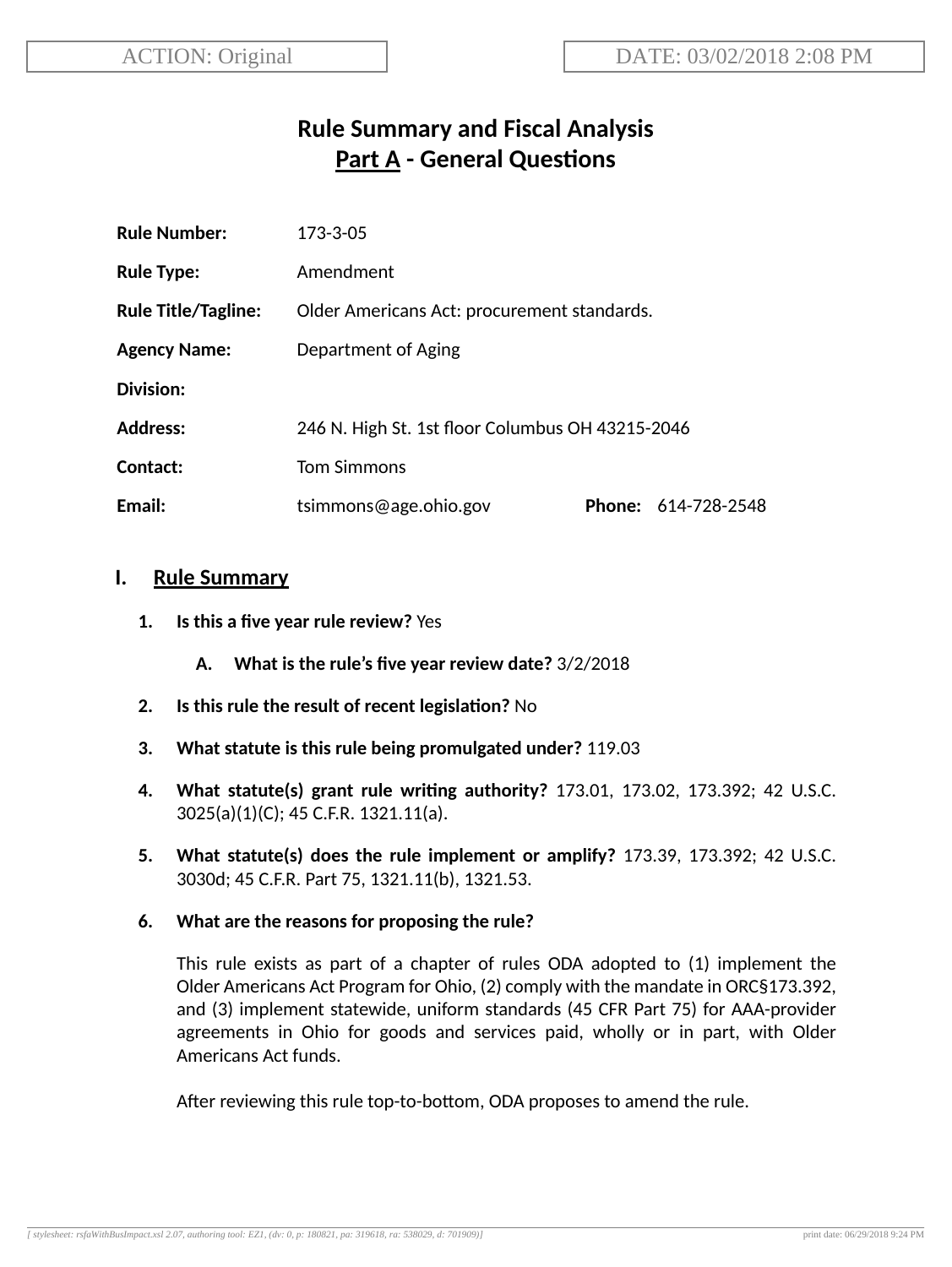## **7. Summarize the rule's content, and if this is an amended rule, also summarize the rule's changes.**

This rule implements the requirements in 45 CFR Part 75 for federally-funded programs to use open and free competition when procuring for goods and services. Part of ODA's compliance with 45 CFR Part 75 requires all providers entering into AAAprovider agreements to win those agreements through open and free competition with other providers. Through this process, each provider estimates its cost of doing business, puts the cost in a bid, then submits the bid to the AAA seeking a provider to win an AAA-provider agreement to administrate a home-delivered meals project paid with Older Americans Act funds. Providers who win a competition are paid according to what they bid. Therefore, if a provider estimates its adverse impact will increase, the provider will be paid for the increased impact by increasing the price in its bid. If a provider estimates its adverse impact will decrease, the provider may submit a lowercost bid to increase its chances of winning the competition.

This rule makes general references to federal standards establishing procurement thresholds. After consulting with JCARR's attorney, ODA believes its references to federal standards in this rule are general references, not federal standards incorporated by reference. Providers must comply with the cited federal standards regardless of whether ODA cites the federal standards in this rule. ODA is not requiring AAAs to follow a standard that would not exist had ODA not cited it in these rules. Because the references direct readers to the federal rules regulating AAA-provider agreements, ODA now proposes to delete the citations of specific versions of the federal rules.

In the spirit of the previous amendment, ODA proposes to no longer repeat threshold dollar amounts in this rule since the federal government may change them regularly.

ODA also proposes to make the following amendments to this rule:

- (1) Replace "under" with "in" in (A).
- $(2)$  Delete the quotation marks around "agreements" in  $(A)(1)$ .
- (3) Delete unnecessary uses of "that" and "that are" in (B)(4).

(4) Replace "verify that the providers are unable…" in (B)(4) with "document their inability…".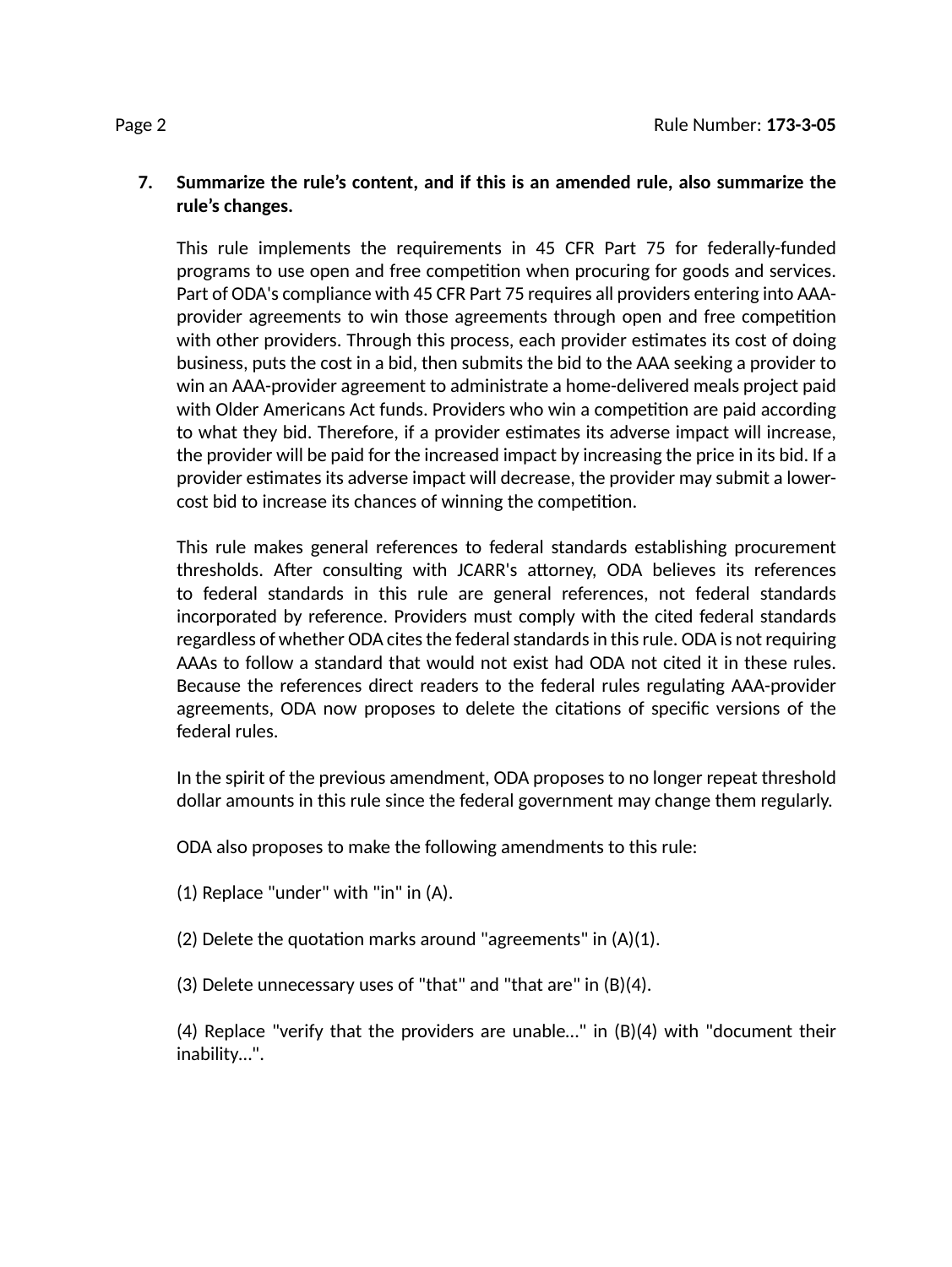(5) Add a final sentence to (B)(4) to account for the possibility that providers unwilling to bid for an opportunity to provide goods or services may also be unwilling to submit emails or letters to the AAA to document their unwillingness to do so.

- **8. Does the rule incorporate material by reference?** No
- **9. If the rule incorporates material by reference and the agency claims the material is exempt** pursuant to R.C. 121.71 to 121.76, please explain the basis for the exemption **and how an individual can find the referenced material.**

*Not Applicable*

**10. If revising or re-filing the rule, please indicate the changes made in the revised or refiled version of the rule.**

*Not Applicable*

## **II. Fiscal Analysis**

**11. As a result of this proposed rule, please esmate the increase / decrease in revenues** *or* **expenditures** affecting this agency, or the state generally, in the current biennium **or future years. If the proposed rule is likely to have a different fiscal effect in future years, please describe the expected difference and operation.** 

This will have no impact on revenues or expenditures.

\$0.00

ODA estimates the proposed amendments to this rule will have no impact upon the biennial budget the Ohio General Assembly established for ODA.

## **12. What are the esmated costs of compliance for all persons and/or organizaons directly affected by the rule?**

Providers are directly affected by AAA-provider agreements. This rule requires AAAs to comply with federal law on competitive selection of providers. An inherent adverse impact of competition is that one or more bidders for an AAA-provider agreement may lose the competition.

ODA estimates providers will not experience an increased adverse impact resulting from ODA's proposed amendments to remove dates from general references to federal law in this rule or to remove outdated threshold dollar amounts from this rule. These amendments may produce the following positive impacts: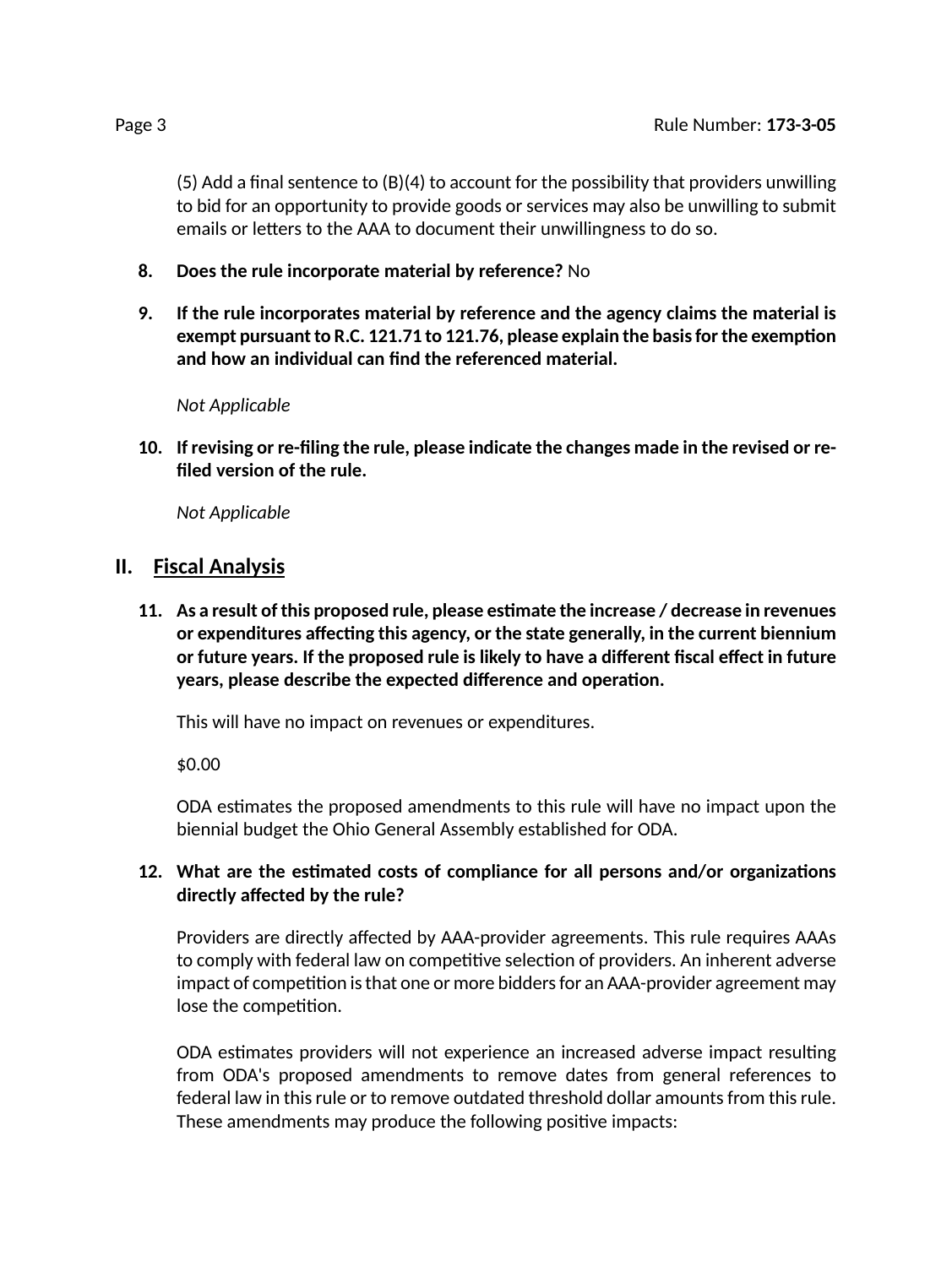(1) They will keep the rules in step with federal standards that may change annually (e.g., thresholds). The current version of the rule forces AAAs to use the version of federal rules last cited in the current rule, even if the federal standard has since changed or changes annually.

(2) AAAs will no longer be required to retain access to old federal standards to comply with the rule.

(3) AAAs may take advantage of the newer, lower thresholds on competitive bidding and procure for goods and services through either the small or micro purchase options in 45 CFR 75.329. ODA estimates this will, in turn, reduce the adverse impact on the business community when submitting bids because small and micro-purchase bids aren't formal sealed bids, which require more paperwork.

Please review the BIA for additional information.

- **13. Does the rule increase local government costs? (If yes, you must complete an RSFA Part B).** No
- **14. Doesthe rule regulate environmental protecon? (If yes, you must complete an RSFA Part C).** No

## **III.** Common Sense Initiative (CSI) Questions

- **15. Was this rule filed with the Common Sense Iniave Office?** Yes
- **16. Does this rule have an adverse impact on business?** Yes
	- **A. Does this rule require a license, permit, or any other prior authorizaon to engage in or operate a line of business?** Yes

As stated earlier, providers are directly affected by AAA-provider agreements. This rule requires AAAs to comply with federal law on competitive selection of providers. An inherent adverse impact of competition is that one or more bidders for an AAA-provider agreement may lose the competition. Please review the BIA for additional information.

**B. Does this rule impose a criminal penalty, a civil penalty, or another sancon, or create a cause of acon, for failure to comply with its terms?** Yes

An inherent adverse impact of competition is that one or more bidders for an AAA-provider agreement may lose the competition.